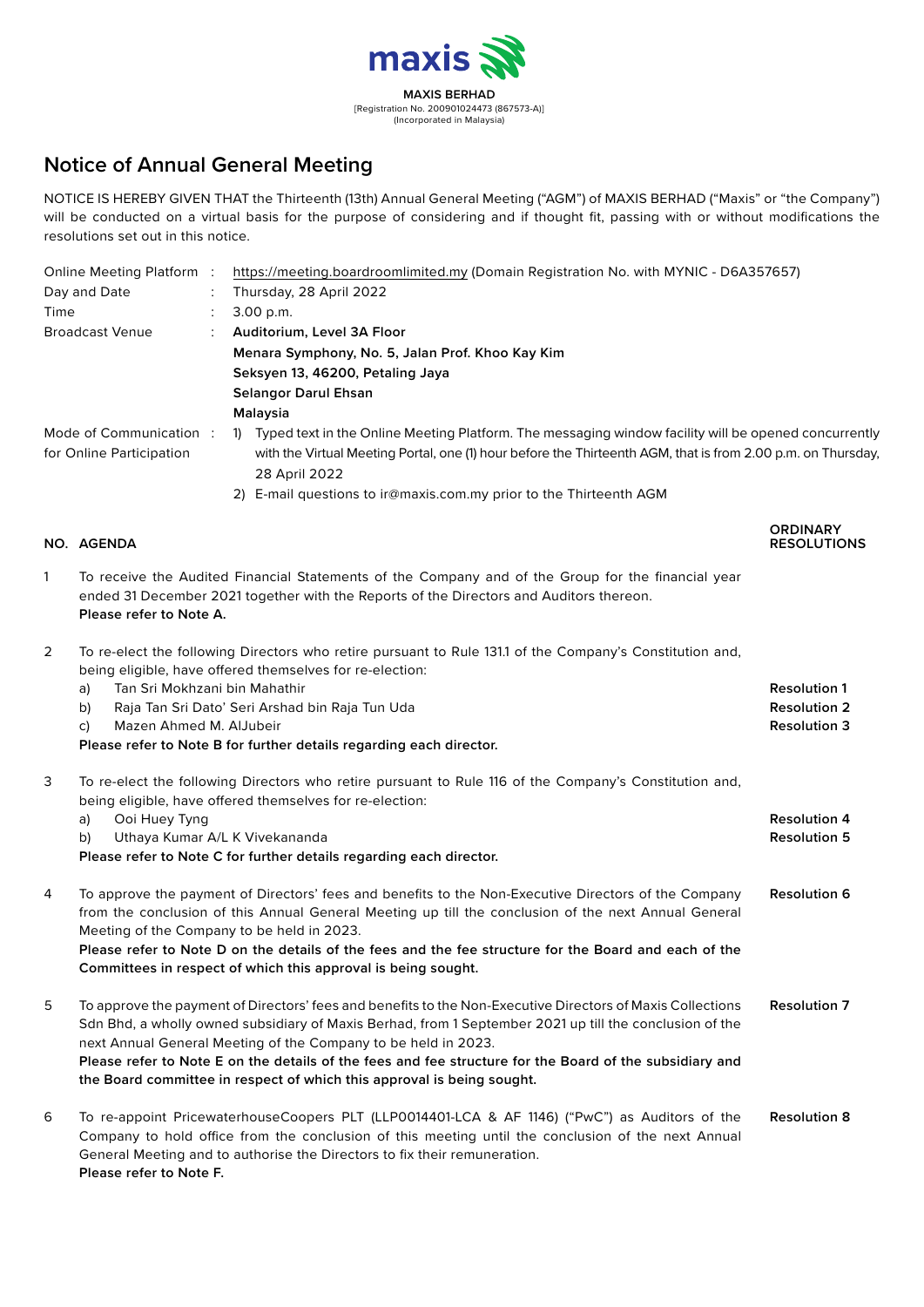

**Resolution 9**

## **As Special Business To consider and, if thought fit, to pass the following Resolutions:**

#### 7 **Continuation in Office as Independent Director**

That approval be given for Alvin Michael Hew Thai Kheam to continue to act as Independent Director of the Company from 30 August 2022 to 29 August 2023. **Please refer to Note G.**

8 Renewal of the Authority to Allot and Issue Shares Pursuant to Sections 75 and 76 of the Companies Act 2016. **Resolution 10**

"THAT, the Directors be and are hereby empowered, pursuant to Sections 75 and 76 of the Companies Act 2016, to allot and issue shares in the Company, at any time, to such persons and upon such terms and conditions and for such purposes as the Directors may, in their absolute discretion, deem fit including in pursuance of offers, agreements or options to be made or granted by the Directors while this approval is in force and that the Directors be and are hereby further authorised to make or grant offers, agreements or options in respect of shares in the Company including those which would or might require shares in the Company to be issued after the expiration of the approval hereof provided that the aggregate number of shares to be issued pursuant to this approval does not exceed ten (10) percent of the total number of issued shares of the Company for the time being and that the Directors be and are also empowered to obtain the approval for the listing of and quotation for the additional shares so issued on Bursa Malaysia Securities Berhad and that such authority shall continue in force until the conclusion of the next Annual General Meeting of the Company, subject always to the Companies Act 2016, the Constitution of the Company, the Bursa Malaysia Securities Berhad Main Market Listing Requirements ("MMLR") and the approvals of all relevant regulatory bodies being obtained (if required)." **Please refer to Note H.**

- 9 To obtain shareholders' mandate for the Company and/or its subsidiaries to enter into recurrent related party transactions ("RRPTs") of a revenue or trading nature with:
	- a) Astro Malaysia Holdings Berhad and/or its affiliates;
	- b) Usaha Tegas Sdn. Bhd. and/or its affiliates;
	- c) MEASAT Global Berhad and/or its affiliates;
	- d) Maxis Communications Berhad and/or its affiliates;
	- e) Saudi Telecom Company and/or its affiliates;
	- f) SRG Asia Pacific Sdn. Bhd.;
	- g) Malaysian Landed Property Sdn. Bhd. and/or its affiliates; and
	- h) ZenREIT Sdn. Bhd.

The details of such RRPTs and the full text of Ordinary Resolution 11 to Ordinary Resolution 18 are set out in Appendix I and Appendix VI respectively of the Circular to Shareholders dated 30 March 2022 issued together with this Notice of Annual General Meeting.

10 To transact any other business that may be transacted at the Thirteenth Annual General Meeting of which due notice shall have been given in accordance with the Companies Act 2016 and the Constitution of the Company.

BY ORDER OF THE BOARD

**DIPAK KAUR SSM PC No. 201908002620 LS 5204** 30 March 2022 Kuala Lumpur

**Resolution 11 Resolution 12 Resolution 13 Resolution 14 Resolution 15 Resolution 16 Resolution 17 Resolution 18**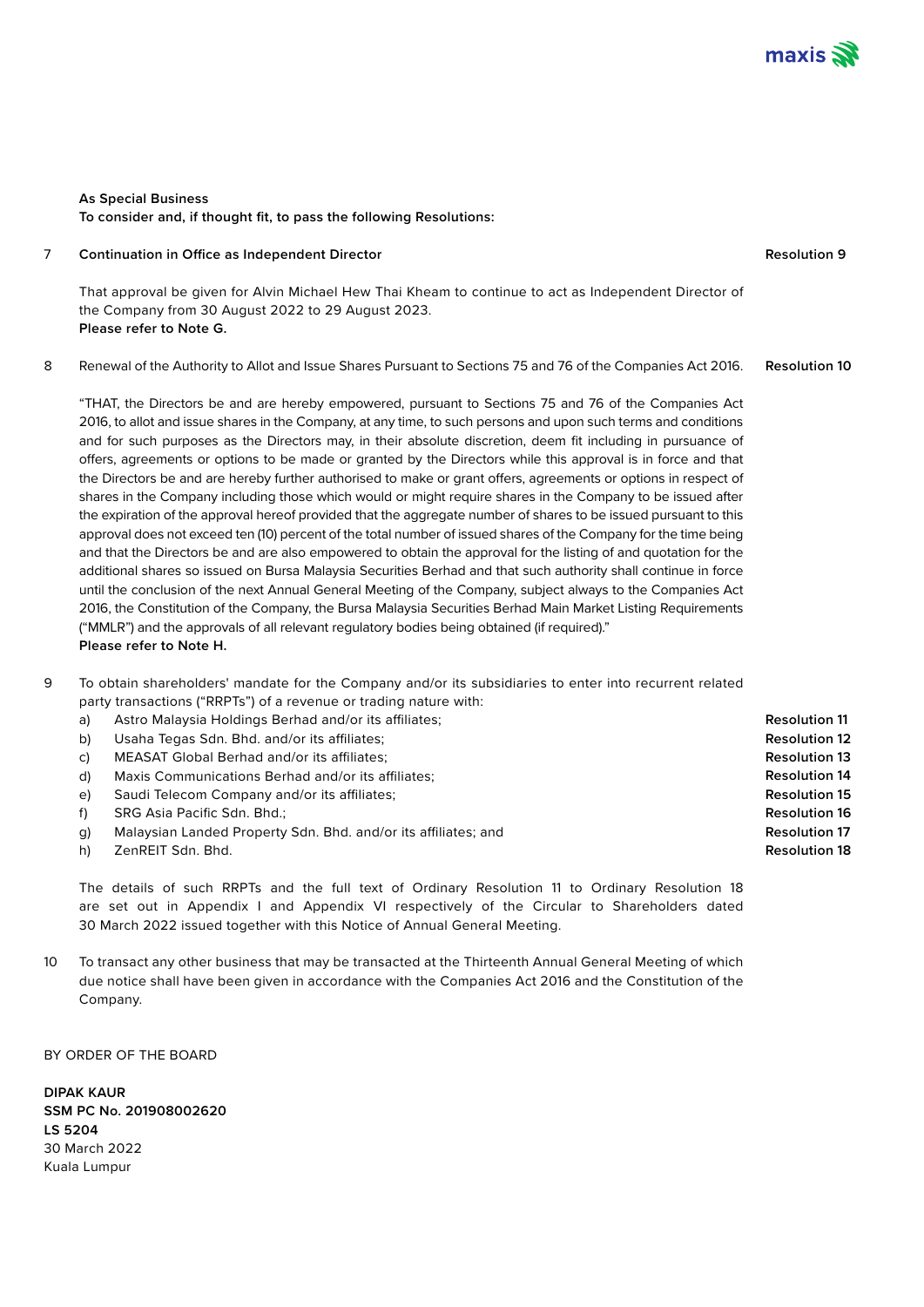

## **EXPLANATORY NOTES**

- A. This Agenda item is meant for discussion only as under the provisions of Section 340(1)(a) of the Companies Act 2016 and the Company's Constitution, the audited financial statements do not require the formal approval of shareholders and hence, the matter will not be put forward for voting.
- B. Tan Sri Mokhzani bin Mahathir, Raja Tan Sri Dato' Seri Arshad bin Raja Tun Uda and Mazen Ahmed M. AlJubeir ("the retiring Director" or collectively "the retiring Directors") are due for retirement by rotation and are standing for re-election as Directors of the Company at the upcoming Thirteenth AGM.

For the purpose of determining the eligibility of the each of the retiring Directors to stand for re-election at the Thirteenth AGM, the Board through its Nomination Committee ("NC") had assessed each of the retiring Directors, and considered the following:

- (i) performance and contribution based on the evaluation results of the Board Effectiveness Evaluation 2021 ("BEE 2021") as conducted by an independent leadership consulting firm, Spencer Stuart;
- (ii) level of contribution to the Board and deliberations through their skills, experience and strength in qualities; and
- (iii) level of objectivity, impartiality and their abilities to act in the best interests of the Company.

In addition the NC and the Board, in line with Practice 6.1 of the Malaysian Code on Corporate Governance (as at 28 April 2021) ("MCCG"), the Board had conducted an assessment of the Directors of the Company based on the relevant performance criteria which include following:

- (a) Will and ability to critically challenge and ask the right questions;
- (b) Character and integrity in dealing with potential conflict of interest situations;
- (c) Commitment to serve the company, due diligence and integrity;
- (d) Confidence to stand up for a point of view;
- (e) Fit and properness;
- (f) Calibre and personality;
- (g) Board dynamics and participation;
- (h) Competency and capability;
- (i) Independence and objectivity; and
- (j) Contribution and performance.

The retiring Directors met the performance criteria required of an effective a nd a h igh-performance B oard b ased o n t he outcome of the BEE 2021. In addition to the BEE 2021, each of the directors were evaluated by Spencer Stuart, and the findings in the reports that highlighted their strengths and areas for improvements were shared with the Chairman of the Board and the Chairman of the NC.

The NC and the Board have considered the results of the assessment conducted on these Directors and collectively agree that they each meet the criteria of character, experience, integrity, competence and time required to effectively discharge their respective roles as Directors, as prescribed by Paragraph 2.20A of the MMLR and additionally have satisfied the Directors' fit and proper assessment criteria. The Board approved the NC's recommendation that the Directors who retire in accordance with Rule 131.1 of the Constitution namely, Tan Sri Mokhzani bin Mahathir, Raja Tan Sri Dato' Seri Arshad bin Raja Tun Uda and Mazen Ahmed M. AlJubeir are eligible to stand for re-election. These three (3) retiring Directors had abstained from deliberations and decisions on their own eligibility and suitability to stand for re-election at the relevant NC and Board meetings. The profiles of these retiring Directors are set out on pages 6 and 8 of the Company's Integrated Annual Report for the financial year ended 31 December 2021. Tan Sri Mokhzani bin Mahathir holds 750,000 shares and deemed interest of 1,000 shares in Maxis Berhad. Raja Tan Sri Dato' Seri Arshad bin Raja Tun Uda holds 750,000 shares in Maxis Berhad while Mazen Ahmed M. AlJubeir does not hold any shares in Maxis Berhad. Each of these Directors has no family relationship with any Director and/or major shareholder of Maxis Berhad, has no conflict of interests with Maxis Berhad, has not been convicted of any offence within the past five years and has not been imposed with any penalty by the relevant regulatory bodies during the financial year ended 2021.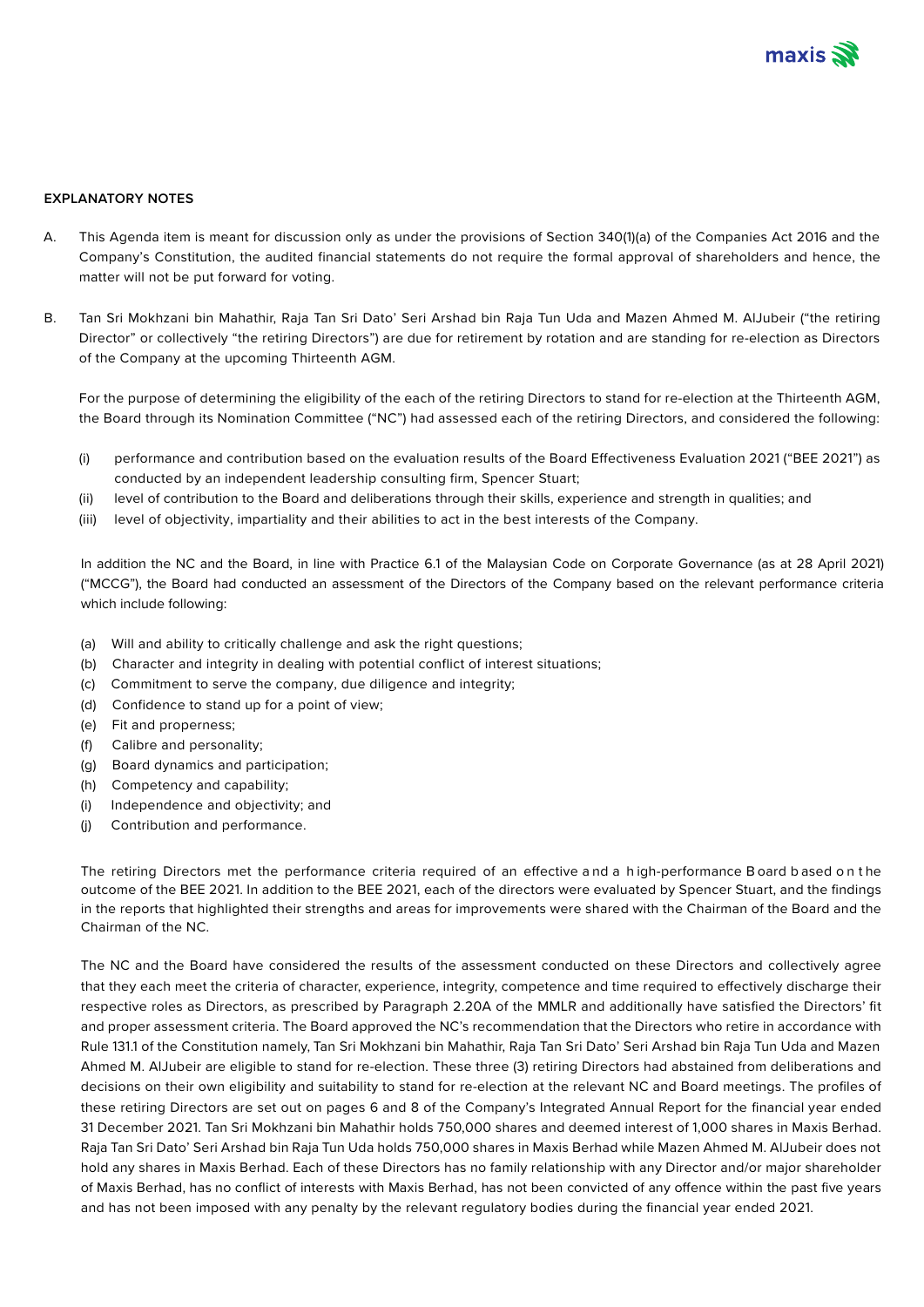

In the case of Mazen Ahmed M. AlJubeir ("Mazen"), if his re-election is approved by shareholders at Maxis' upcoming Thirteenth AGM, he will be assuming the position of a non-independent non-executive director following the conclusion of the AGM. This position arises as a result of the amendment to the MMLR introduced by Bursa Securities on 13 August 2020 which require all persons being appointed independent directors of listed companies after 1 October 2020 to have observed a 3-year cooling off period if they have been a non-independent director before that. Mazen was a non-independent non-executive director of the Maxis Board up until 24 April 2020, when he was re-designated as an independent non-executive director of the Maxis Board. However, in light of the requirement under the MMLR, Mazen will not be in a position to satisfy this new criteria at the point of his re-appointment at the upcoming AGM. Accordingly, if his re-election to the Maxis Board is approved by shareholders, he will assume the role of a non-independent non-executive director of the Maxis Board.

The retiring Directors referred to in Resolutions 1 to 3 will abstain from voting on the resolution in respect of their re-election at the Thirteenth AGM.

C. Ooi Huey Tyng and Uthaya Kumar A/L K Vivekananda were appointed as Directors of the Company with effect from 30 March 2022. Both Directors, being eligible, have offered themselves for re-election pursuant to Rule 116 of the Company's Constitution. The profiles of the 2 Directors are as follows:

**Ooi Huey Tyng**

| Age                                                                    | : 55 years old                                                                                                                                                                                                                                                                                                                                                                                                                                                                           |
|------------------------------------------------------------------------|------------------------------------------------------------------------------------------------------------------------------------------------------------------------------------------------------------------------------------------------------------------------------------------------------------------------------------------------------------------------------------------------------------------------------------------------------------------------------------------|
| Gender                                                                 | : Female                                                                                                                                                                                                                                                                                                                                                                                                                                                                                 |
| Nationality                                                            | : Singaporean                                                                                                                                                                                                                                                                                                                                                                                                                                                                            |
| Designation                                                            | : Non Executive Director                                                                                                                                                                                                                                                                                                                                                                                                                                                                 |
| Directorate                                                            | : Independent and Non Executive                                                                                                                                                                                                                                                                                                                                                                                                                                                          |
| Qualifications                                                         | : - Masters of Science in Finance from Purdue University, USA<br>- Certified Public Accountant in Singapore and UK<br>- Member of INSEAD alumni and attended the Advanced Management<br>Programme at INSEAD, Fontainebleau, France                                                                                                                                                                                                                                                       |
| Working Experience and occupation                                      | : Ooi Huey Tyng is currently an Independent Director and Member of Risk<br>Management and Audit Committee of AIG Asia Pacific Board, an Independent<br>Director of Pacific Century Group, Bridgetown 3 SPAC and Member of the<br>Board of Governors, Raffles Institution (Appointment approved by Ministry<br>of Education Singapore).                                                                                                                                                   |
|                                                                        | Previously, she held multiple roles in GrabPay such as Managing Director<br>for GrabPay Southeast Asia, Board Member of GrabPay Malaysia, Board<br>Member of GrabPay Philippines, Board Member of GrabLink Philippines<br>Inc, Board Member of GrabInsure Insurance Agency Philippines Inc and<br>Advisor of Grab Financial Group. Before joining Grab, she was with Visa as<br>Country Manager for Singapore, Brunei and Regional Client Management<br>and was in the banking industry. |
| Directorships in public companies and listed : Nil<br>issuers (if any) |                                                                                                                                                                                                                                                                                                                                                                                                                                                                                          |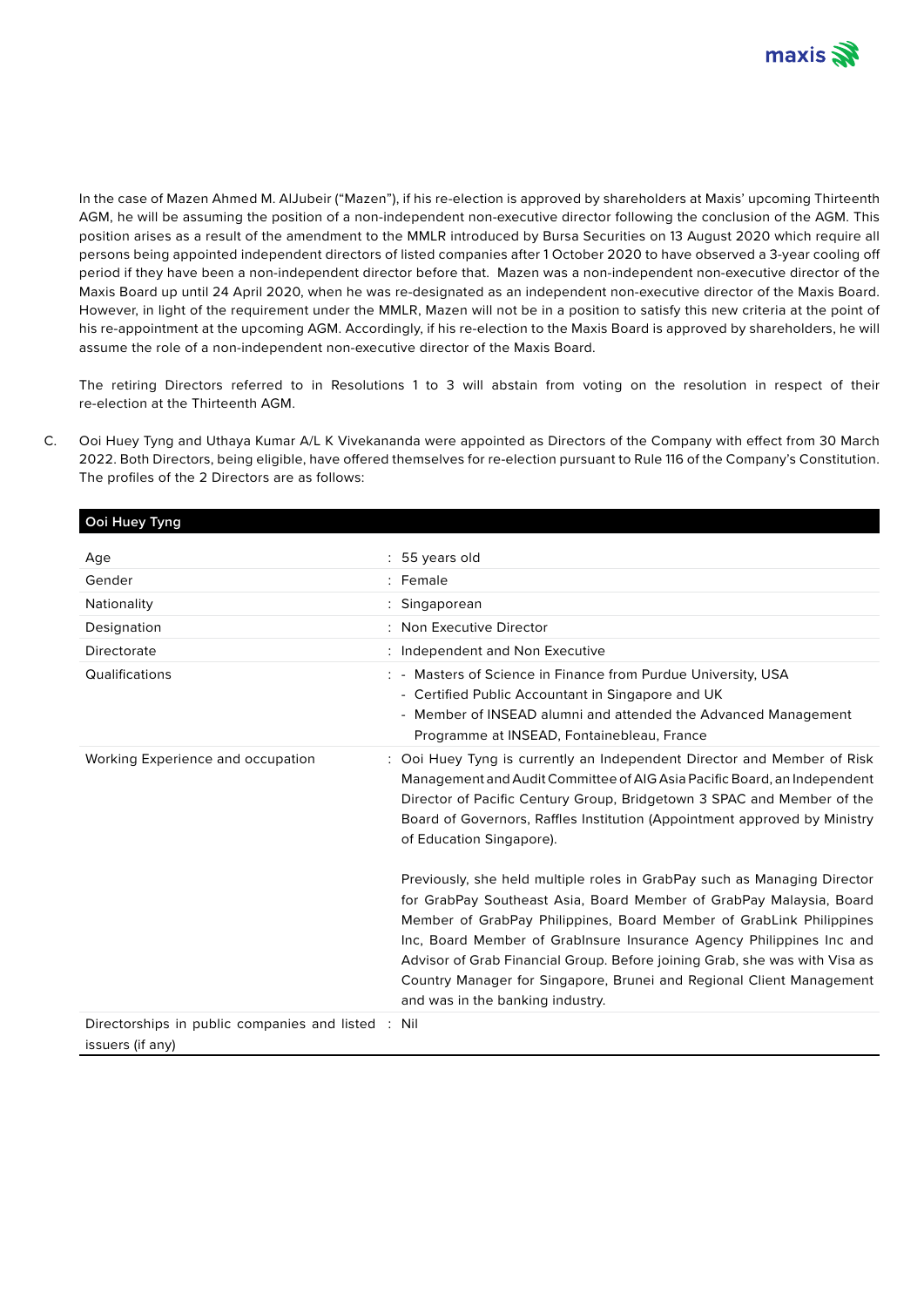

## **Uthaya Kumar A/L K Vivekananda**

| Age                                                                                   | : 68 years old                                                                                                                                                                                                                                                                                                                                                                                                                                                      |
|---------------------------------------------------------------------------------------|---------------------------------------------------------------------------------------------------------------------------------------------------------------------------------------------------------------------------------------------------------------------------------------------------------------------------------------------------------------------------------------------------------------------------------------------------------------------|
| Gender                                                                                | : Male                                                                                                                                                                                                                                                                                                                                                                                                                                                              |
| Nationality                                                                           | : Malaysian                                                                                                                                                                                                                                                                                                                                                                                                                                                         |
| Designation                                                                           | : Non Executive Director                                                                                                                                                                                                                                                                                                                                                                                                                                            |
| Directorate                                                                           | : Independent and Non Executive                                                                                                                                                                                                                                                                                                                                                                                                                                     |
| Qualifications                                                                        | : - Fellow of the Institute of Chartered Accountants in England & Wales<br>- Chartered Accountant, Malaysian Institute of Accountants<br>- Member of Malaysian Association of Certified Public Accountants                                                                                                                                                                                                                                                          |
| Working Experience and occupation                                                     | : Uthaya Kumar A/L K Vivekananda is currently an Independent Director<br>and Chairman of Audit and Risk Management Committees of Bumi Armada<br>Berhad and Independent Director and Member of Audit and Committee<br>and Senior Tender Board Committee of Sri Lanka Telecom Plc.                                                                                                                                                                                    |
|                                                                                       | He was previously a senior partner of Pricewaterhouse Coopers South East<br>Asia Peninsula ("PwC") and he was with PwC for 35 years. He has led and<br>worked on some of the most challenging and complex assignments, both in<br>Malaysia and globally, working with multinational and blue-chip national clients<br>in audit, business advisory, mergers and acquisitions, valuations, privatisations,<br>initial public offerings and cross-border transactions. |
| Directorships in public companies and listed : Bumi Armada Berhad<br>issuers (if any) |                                                                                                                                                                                                                                                                                                                                                                                                                                                                     |

The NC and the Board have considered the results of the assessment conducted on these Directors upon appointment, and collectively agree that they each meet the criteria of character, experience, integrity, competence and time required to effectively discharge their respective roles as Directors, as prescribed by Paragraph 2.20A of the MMLR and additionally have satisfied the Directors' fit and proper assessment criteria.

These two (2) retiring Directors had abstained from deliberations and decisions on their own eligibility and suitability to stand for re-election at the Board meetings. The profiles of these retiring Directors are set out in the Maxis website www.maxis.com.my. Both the Directors do not hold any shares in Maxis Berhad. Each of these Directors has no family relationship with any Director and/or major shareholder of Maxis Berhad, has no conflict of interests with Maxis Berhad, has not been convicted of any offence within the past five years and has not been imposed with any penalty by the relevant regulatory bodies during the financial year ended 2021, and up to the date of their appointment on 30 March 2022.

## D. **Payment of Directors' Remuneration to the Non-Executive Directors of the Company from the conclusion of this meeting up till the conclusion of the next Annual General Meeting of the Company in 2023.**

Pursuant to Section 230(1) of the Companies Act 2016, fees and benefits ("Remuneration") p ayable to the Directors of the Company are required to be approved by the shareholders at a general meeting. The Company is requesting shareholders' approval for the payment of Remuneration to Non-Executive Directors of the Company in respect of the period commencing from the conclusion of this Annual General Meeting up till the conclusion of the next Annual General Meeting of the Company in 2023 in accordance with the remuneration structure set out below. The Remuneration comprises fees and other benefits-inkind ("BIK") payable to the Chairman and members of the Board, and the Chairmen and members of Board Committees.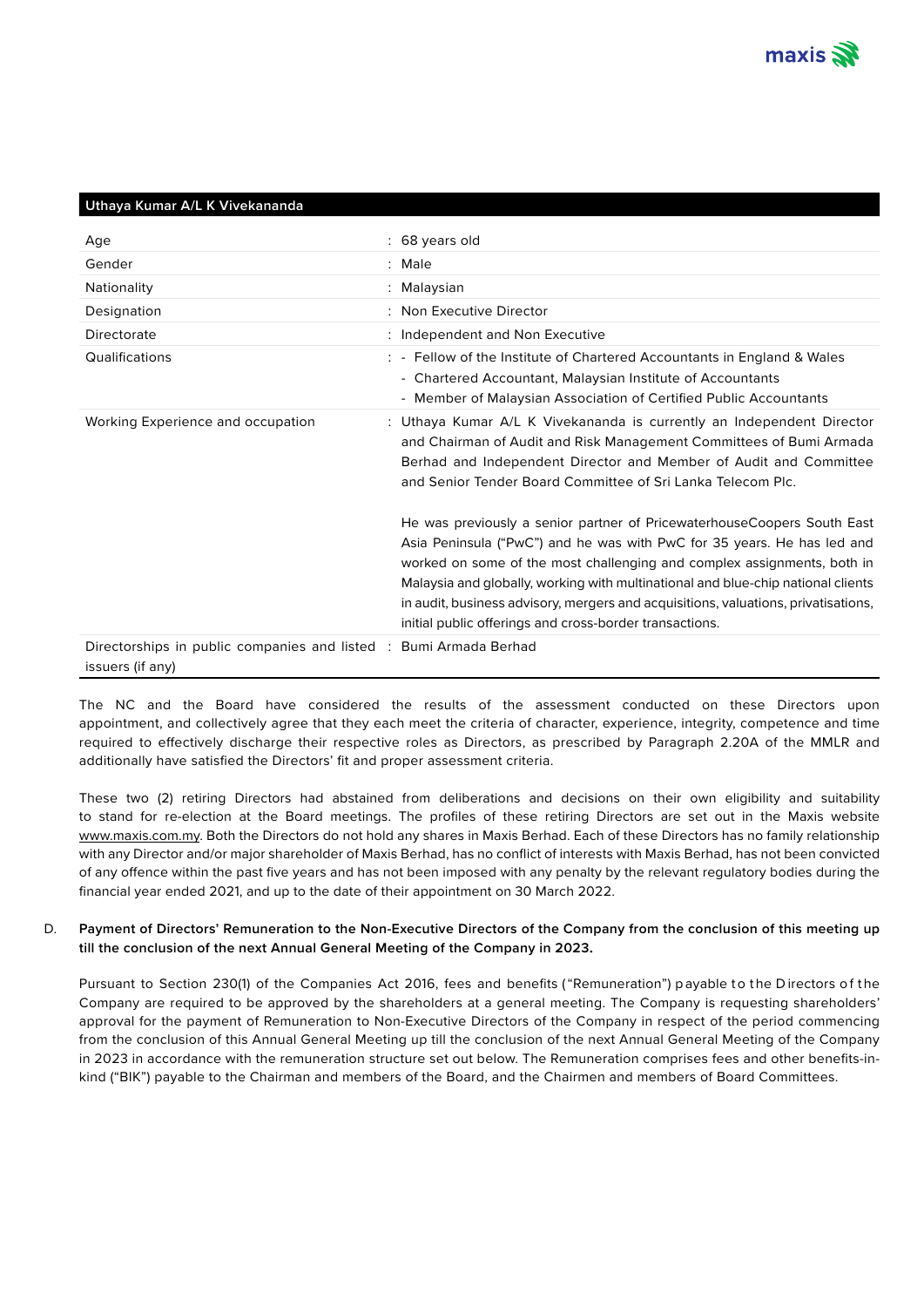

| <b>Remuneration Structure</b>                               | <b>Monthly Fees/BIK (RM)</b> |
|-------------------------------------------------------------|------------------------------|
|                                                             |                              |
| <b>Chairman's Fees</b>                                      | 33,334                       |
| Director's Fees                                             | 20,834                       |
| <b>Chairman of Audit and Risk Committee</b>                 | 10.000                       |
| <b>Chairman of Remuneration Committee</b>                   | 4.167                        |
| <b>Chairman of Nomination Committee</b>                     | 4,167                        |
| Chairman of Business & IT Transformation Committee          | 10.000                       |
| Chairman of the Government and Regulatory Affairs Committee | 4,167                        |
| Member of Audit and Risk Committee                          | 4,167                        |
| <b>Member of Remuneration Committee</b>                     | 1.667                        |
| <b>Member of Nomination Committee</b>                       | 1,667                        |
| Member of Business & IT Transformation Committee            | 4.167                        |
| Member of Government and Regulatory Affairs Committee       | 1,667                        |
| <b>Chairman's BIK</b>                                       | 5,350                        |

**Note:** There are no changes to the remuneration structure and monthly fees for the Directors since the last AGM. The Chairman's BIK comprises car and driver benefits, which BIK value is based on the prescribed value method issued by the Malaysian Inland Revenue Board (Public Ruling 11/2019).

If passed, this shareholders' approval will allow the Company to make payment of Remuneration to Non-Executive Directors on a monthly basis in accordance with the remuneration structure set out above from the conclusion of the Thirteenth AGM up till the next AGM of the Company to be held in 2023.

## E. **Payment of Directors' Remuneration to the Non-Executive Directors of Maxis Collections Sdn Bhd ("MCSB"), a wholly owned subsidiary of Maxis Berhad, from 1 September 2021 until the conclusion of the next Annual General Meeting of the Company in 2023.**

Pursuant to Section 230(1) of the Companies Act 2016, fees and benefits ("Remuneration") payable to the Directors of the subsidiaries of the Company are also required to be approved by shareholders at a general meeting.

The Company is requesting shareholders' approval for the payment of Remuneration to the Non-Executive Directors of MCSB in respect of the period commencing from 1 September 2021 up till the conclusion of the next Annual General Meeting of the Company to be held in 2023 in accordance with the remuneration structure set out below. The Remuneration comprises fees payable to the Non-Executive Directors of MCSB and members of Board Committees.

| <b>Description</b>                                                | Fees/BIK (RM)   |
|-------------------------------------------------------------------|-----------------|
| Director's fees and fee as member of the Audit and Risk Committee | 5,000 per month |

If passed, this shareholders' approval will allow MCSB to make payment of Remuneration to the Non-Executive Directors of MCSB in respect of such periods commencing from the dates of their respective appointments as members of the Audit and Risk Committee and Board of MCSB up till the conclusion of the Annual General Meeting of the Company to be held in 2023 in accordance with the remuneration structure set out above. Such payment will comprise a lump sum amount to be paid to the existing Independent Non-Executive Directors of MCSB, Susan Yuen Su Min and Ong Soo Chan (Christina Ong) after the conclusion of this AGM, in respect of such periods commencing from their respective appointments as members of the Audit and Risk Committee of MCSB on 1 September 2021 and as Directors of MCSB on 15 September 2021 up till this AGM calculated in accordance with the remuneration structure set out above. It will also allow MCSB to make payments of such Remuneration to any Non-Executive Director of MCSB in accordance with the remuneration structure set out above on a monthly basis in respect of the period commencing from the conclusion of the Thirteenth AGM up till the next Annual General Meeting of the Company to be held in 2023.

F. The Audit and Risk Committee ("ARC") and the Board have considered the re-appointment of PwC as Auditors of the Company and collectively agree that PwC meets the criteria of the adequacy of resources and experience prescribed by Paragraph 15.21 of the MMLR.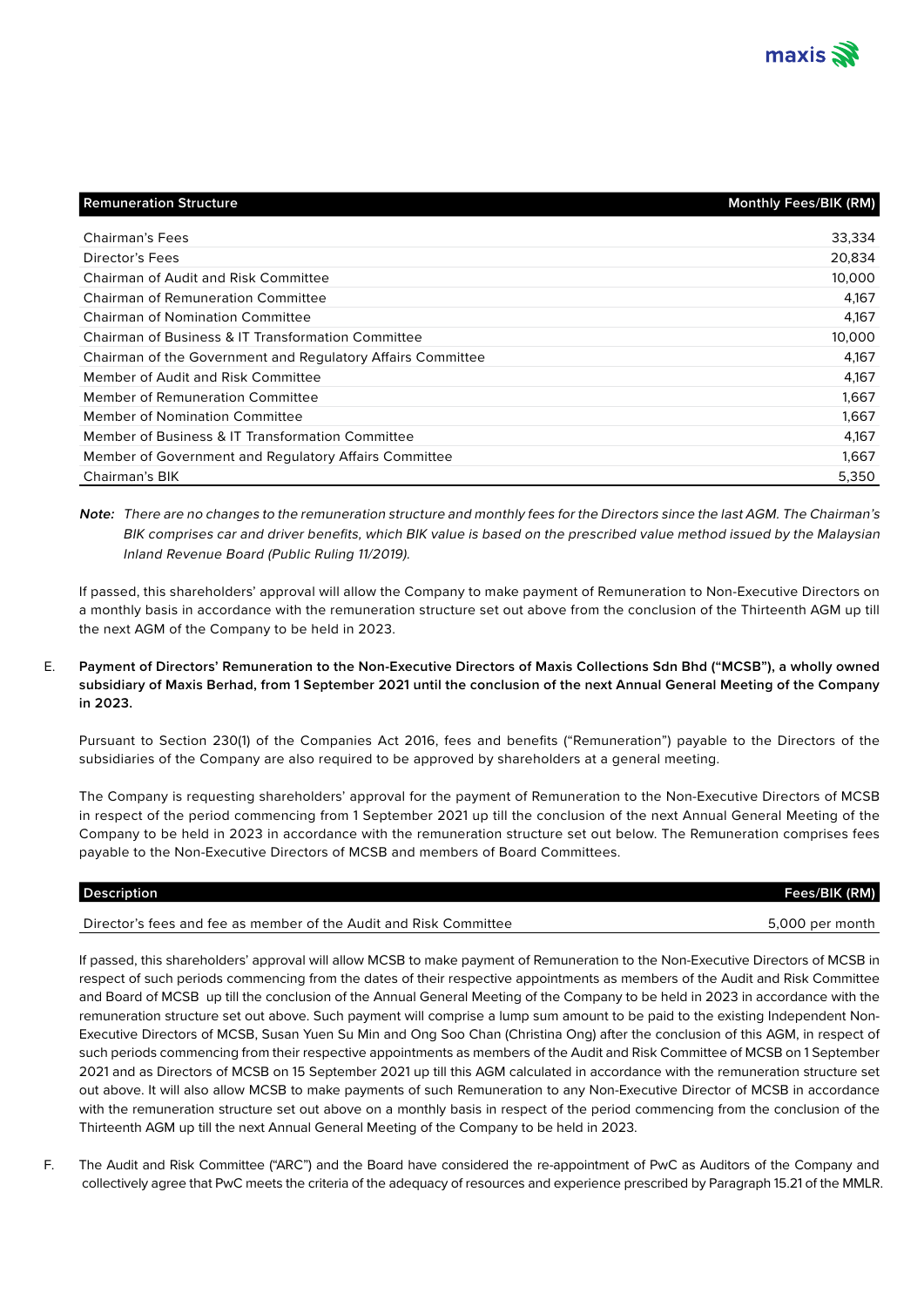

The ARC at its meeting held on 21 February 2022 has made an assessment of the suitability and independence of the external auditors, PwC in accordance with the External Auditor Independence Policy of the Group, the criteria under Paragraph 15.21 of the MMLR. It had also considered the information presented by PwC in its 2021 Audit Transparency Report as per Guidance 9.3 of the Malaysian Code on Corporate Governance (as at 28 April 2021). In addition to the information in PwC's 2021 Audit Transparency Report the ARC had also considered, among others, the following factors in its assessment:

- (a) Quality of PwC's performance and their communications with the ARC and Maxis Group, based on feedback obtained via assessment surveys facilitated by the Maxis Group Internal Assurance function that had gathered responses from the ARC members and management who had substantial contact with PwC throughout the year;
- (b) Adequacy of experience and resources provided to the Maxis Group by PwC, in terms of the firm and the professional staff assigned to the audit; and
- (c) Independence of PwC and the level of non-audit services rendered by PwC to the Maxis Group in financial year ended 2021 and the services to be rendered for the financial year ended 2022.

The ARC also took into account the professionalism and transparency in communication and interaction with the lead audit engagement partner and engagement team through discussions at the ARC meetings, engagements with the Chairman and members of the ARC and at the ARC private meetings, which demonstrated their independence, objectivity and professionalism.

The ARC was satisfied with the suitability of PwC based on the quality of audit, performance, competency and sufficiency of resources the external audit team provided to the Maxis Group. The ARC was also satisfied in its review that the provisions of non-audit services by PwC to the Company and the Group for the financial year ended 2021 did not in any way impair their objectivity and independence as external auditors of the Maxis Group.

The Board at its meeting held on 22 February 2022 approved the ARC's recommendation for shareholders' approval to be sought at the Thirteenth AGM on the appointment of PwC as external auditors of the Company for the financial year ended 2022, under this resolution in accordance with Rule 90 of the Company's Constitution, Sections 340(1)(c) and 274(1)(a) of the Companies Act 2016.

- G. Alvin Michael Hew Thai Kheam ("AMH") was appointed as Independent Director on 30 August 2012 and will exceed the cumulative tenure of nine years after 30 August 2022. In accordance with the Malaysian Code on Corporate Governance (as at 28 April 2021), the Board, through the NC, undertook relevant assessments and took into account relevant considerations including the findings of Spencer Stuart, appointed to assess the overall independence of the Company's Directors, including AMH. The NC and Board have recommended for AMH to continue serving as Independent Non-Executive Director for a further one (1) year period from 30 August 2022 to 29 August 2023 based on the following justifications:
	- (a) AMH has fulfilled the criteria of an Independent Director as stated in the MMLR.
	- (b) AMH has demonstrated his objectivity and independence when providing his views and contributions as a member of the Board when considering Board-related matters and in discharging his responsibilities as a Director.
	- (c) The length of time that he has remained in his role has not interfered with his ability to exercise independent judgment as an Independent Director.
	- (d) AMH, together with the other Independent Directors, each function as a check and balance to the Board and in the exercise of objectivity as Directors.
	- (e) AMH has vast experience, knowledge and skills in a diverse range of businesses and therefore continually provides constructive opinion, counsel, oversight and guidance as a Director. His insights and guidance provide impartiality to matters considered at the Board and Committees.
	- (f) AMH has devoted sufficient time and attention to his professional obligations to Maxis required for informed and balanced decision making.
	- (g) Spencer Stuart has found AMH's overall independent mindedness to rank highly based on their assessment. Spencer Stuart used a capability-based analysis to assess the elements of independent mindedness (Cognitive and Personality) in board room (including committee) interactions and decision making. This is further validated by 360 degree feedback from fellow Directors and members of Senior Management.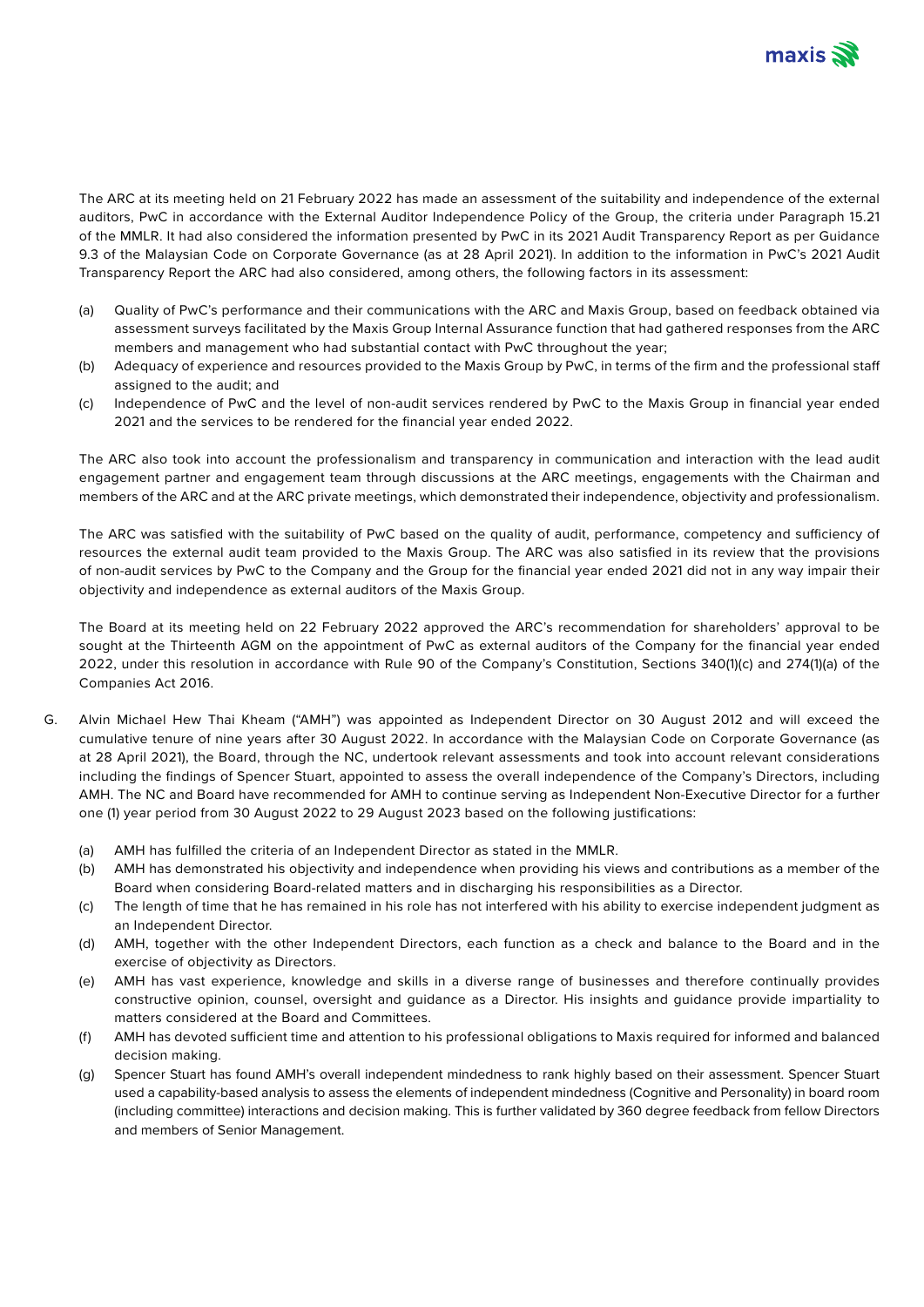

The NC and the Board are satisfied that AMH has been able to exercise independent judgment and that he acts consistently in the best interests of the Company. AMH has continued to exercise his independence and due care during his present tenure as an Independent Non-Executive Director and has contributed in his role as Chairman of the Audit and Risk Committee, member of the Nomination Committee, Remuneration Committee and the Business and Information Technology Transformation Committee. AMH has abstained from all deliberations and voting at the NC and Board in relation to the recommendation of this resolution to the shareholders.

The profile of AMH is set out on page 8 of the Company's Integrated Annual Report for the financial year ended 31 December 2021. AMH does not hold any shares in Maxis Berhad, has no family relationship with any Director and/or major shareholder of Maxis Berhad, has no conflict of interests with Maxis Berhad and has not been convicted of any offence within the past five years and has not been imposed any penalty by the relevant regulatory bodies during the financial year ended 2021.

H. Authority to allot and issue shares pursuant to Sections 75 and 76 of the Companies Act 2016. The Ordinary Resolution proposed pursuant to this resolution is for the purpose of renewing the general mandate for issuance of shares by the Company pursuant to Sections 75 and 76 of the Companies Act 2016.

The Company did not issue any shares pursuant to Sections 75 and 76 of the Companies Act 2016 under the general mandate sought at the Twelfth AGM held on 22 April 2021, which will lapse upon the conclusion of the forthcoming Thirteenth AGM to be held on 28 April 2022.

The proposed resolution, if passed, will give authority to the Directors of the Company, from the date of this Annual General Meeting, to allot and issue shares or to make or grant offers, agreements or options in respect of shares to such persons, in their absolute discretion including to make or grant offers, agreements or options which would or might require shares in the Company to be issued after the expiration of the approval, without having to convene a general meeting, provided that the aggregate number of shares issued does not exceed 10% of the total number of issued shares of the Company for the time being. This authority, unless revoked or varied at a general meeting, will expire at the conclusion of the next Annual General Meeting of the Company.

The general mandate sought will enable the Directors of the Company to allot and issue shares, including but not limited to making a placement of shares for the purposes of raising funding for investment(s), working capital and general corporate purposes as deemed necessary

#### **Notes:**

#### **1. Virtual AGM**

- (i) The Thirteenth AGM shall be held as a virtual meeting where members are only allowed to participate remotely via live streaming and online voting using Remote Participation and Electronic Voting ("RPEV") facilities which are available at https://meeting.boardroomlimited.my (Domain Registration No. with MYNIC - D6A357657). Please follow the procedures provided in the RPEV Administrative Details for the Thirteenth AGM in order to register, participate and vote remotely via RPEV facilities.
- (ii) With RPEV facilities, a member may exercise his/her right to participate (including to pose questions to the Company) and vote at the Thirteenth AGM. Members may use the query box facility to submit questions real time during the Thirteenth AGM or e-mail questions to ir@maxis.com.my prior to the meeting in line with the Guidance and Frequently Asked Questions on the Conduct of General Meetings for Listed Issuers released by Securities Commission Malaysia ("SC") on 18 April 2020 and revised on 16 July 2021 ("SC Guidance Note").
- (iii) The venue of the Thirteenth AGM is strictly for purposes of complying with Section 327(2) of the Companies Act 2016, which requires the Chairman of the Meeting to be at the main venue ("Broadcast Venue") and to facilitate the conduct of the virtual meeting. No shareholders or proxies will be allowed to be physically present at the Broadcast Venue.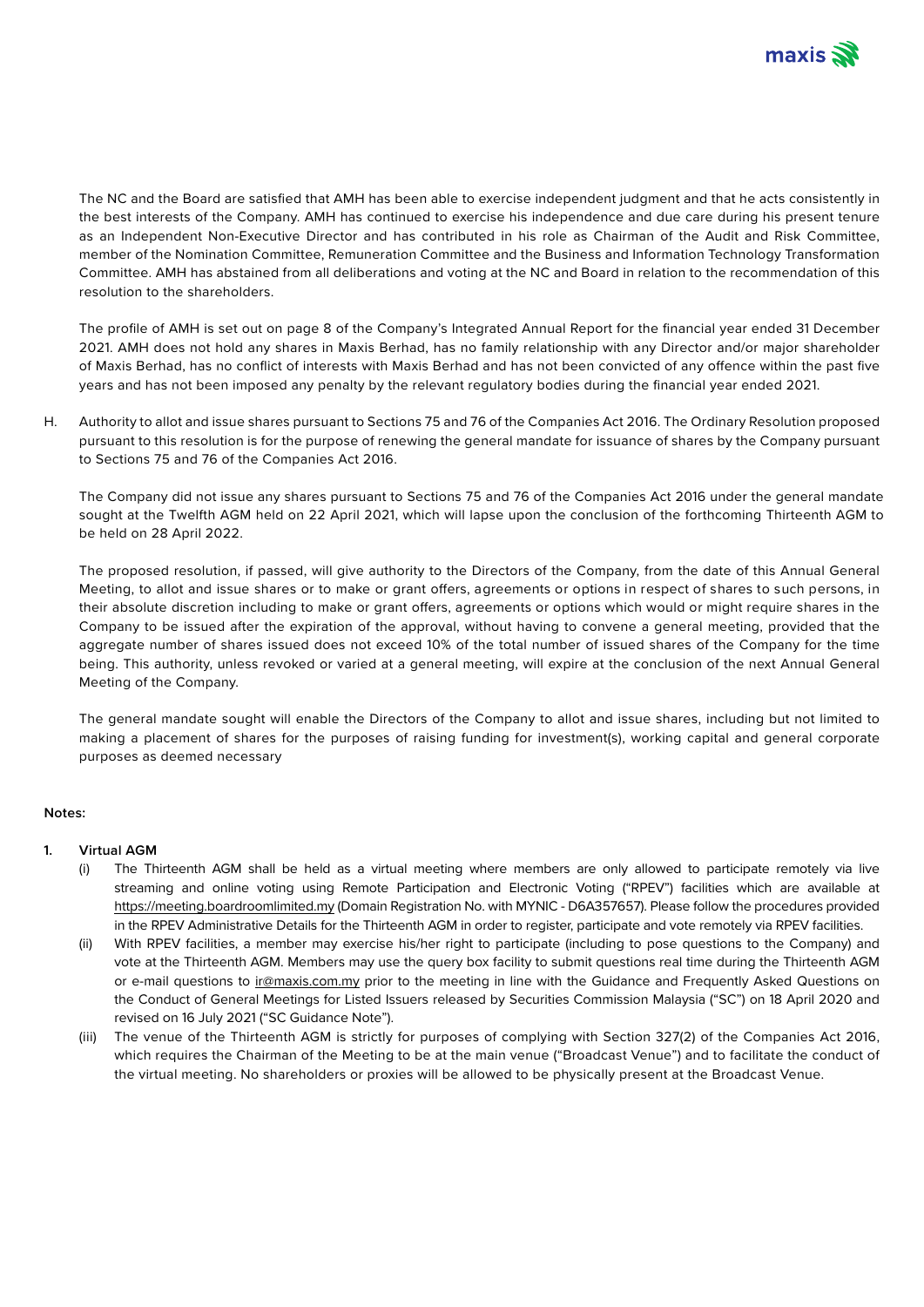

# **2. Proxy**

- (i) Since the Thirteenth AGM will be conducted as a virtual meeting, members wishing to participate in the meeting would be required to register yourselves through https://investor.boardroomlimited.com in order to participate remotely in the Thirteenth AGM.
- (ii) A member of the Company entitled to participate and vote at the meeting is entitled to appoint a proxy or proxies to participate and vote in his stead, subject to the following provisions:
	- (a) save as provided for in Note 2(iv), the Companies Act 2016 and any applicable law, each member shall not be permitted to appoint more than two (2) proxies; and
	- (b) where a member appoints more than one proxy, the appointment shall be invalid unless he/she specifies the proportion of the member's shareholdings to be represented by each proxy.

The members or their proxies may submit questions to the Company at ir@maxis.com.my prior to the Thirteenth AGM or using the query box to transmit questions via RPEV facilities during the live streaming of the Thirteenth AGM.

- (iii) If a member of the Company entitled to attend and vote at a meeting of the Company is not able to participate the Thirteenth AGM via RPEV facilities on 28 April 2022, in line with the SC Guidance Note, members are strongly encouraged to appoint the Chairman of the meeting as his/her Proxy and indicate the voting instructions in the instrument appointing a Proxy ("Proxy Form").
- (iv) For the avoidance of doubt, and subject always to Note 2(ii)(b), the Companies Act 2016 and any applicable laws:
	- (a) Where a member is an exempt authorised nominee which holds ordinary shares in the Company for multiple beneficial owners in one securities account (omnibus account), there is no limit to the number of proxies which the exempt authorised nominee may appoint in respect of each omnibus account it holds.
	- (b) Where a member of the Company is an authorised nominee, it may appoint at least one proxy in respect of each securities account it holds to which ordinary shares in the Company are credited. Each appointment of proxy by an authorised nominee may be made separately or in one instrument of proxy and shall specify the securities account number and the name of the beneficial owner for whom the authorised nominee is acting.
	- (c) A member who is a substantial shareholder (within the meaning of the Companies Act 2016) may appoint up to (but not more than) five (5) proxies.
- (v) A proxy may but need not be a member of the Company. There shall be no restriction as to the qualification of the proxy.
- (vi) Proxy appointment may be made via hardcopy proxy form pursuant to Rule 111 of the Company's Constitution or electronically pursuant to Rule 89 of the Company's Constitution. The instrument appointing a proxy shall be as follows:
	- (a) In Hardcopy Form

The Hardcopy Proxy Form shall be in writing under the hands of the appointor or of his/her attorney duly authorised in writing or if the appointor is a corporation either under its common seal, or the hand of its officer or its duly authorised attorney. An instrument appointing a Proxy to vote at a meeting shall be deemed to include the power to demand or join in demanding a poll on behalf of the appointor.

The Proxy Form shall be deposited at the office of the Share Registrar of the Company at Boardroom Share Registrars Sdn Bhd, at Ground Floor or 11th Floor, Menara Symphony, No. 5, Jalan Prof. Khoo Kay Kim, Seksyen 13, 46200 Petaling Jaya, Selangor Darul Ehsan, Malaysia no later than Wednesday, 27 April 2022 at 3.00 p.m.,

#### (b) By Electronic Means

The Proxy Form may be submitted:

- (i) to the Share Registrar of the Company, Boardroom Share Registrars Sdn Bhd via e-mail to bsr.helpdesk@boardroomlimited.com, no later than Wednesday, 27 April 2022 at 3.00 p.m.,
- (ii) via electronic means ("e-Proxy") through the Boardroom Smart Investor Portal at https://investor.boardroomlimited.com by logging in and selecting "Submit eProxy Form" no later than Wednesday, 27 April 2022 at 3.00 p.m. (please refer to the RPEV Administrative Details and the Annexure to the Proxy Form available at https://maxis.listedcompany.com/ar2021.html for further information on electronic submission).